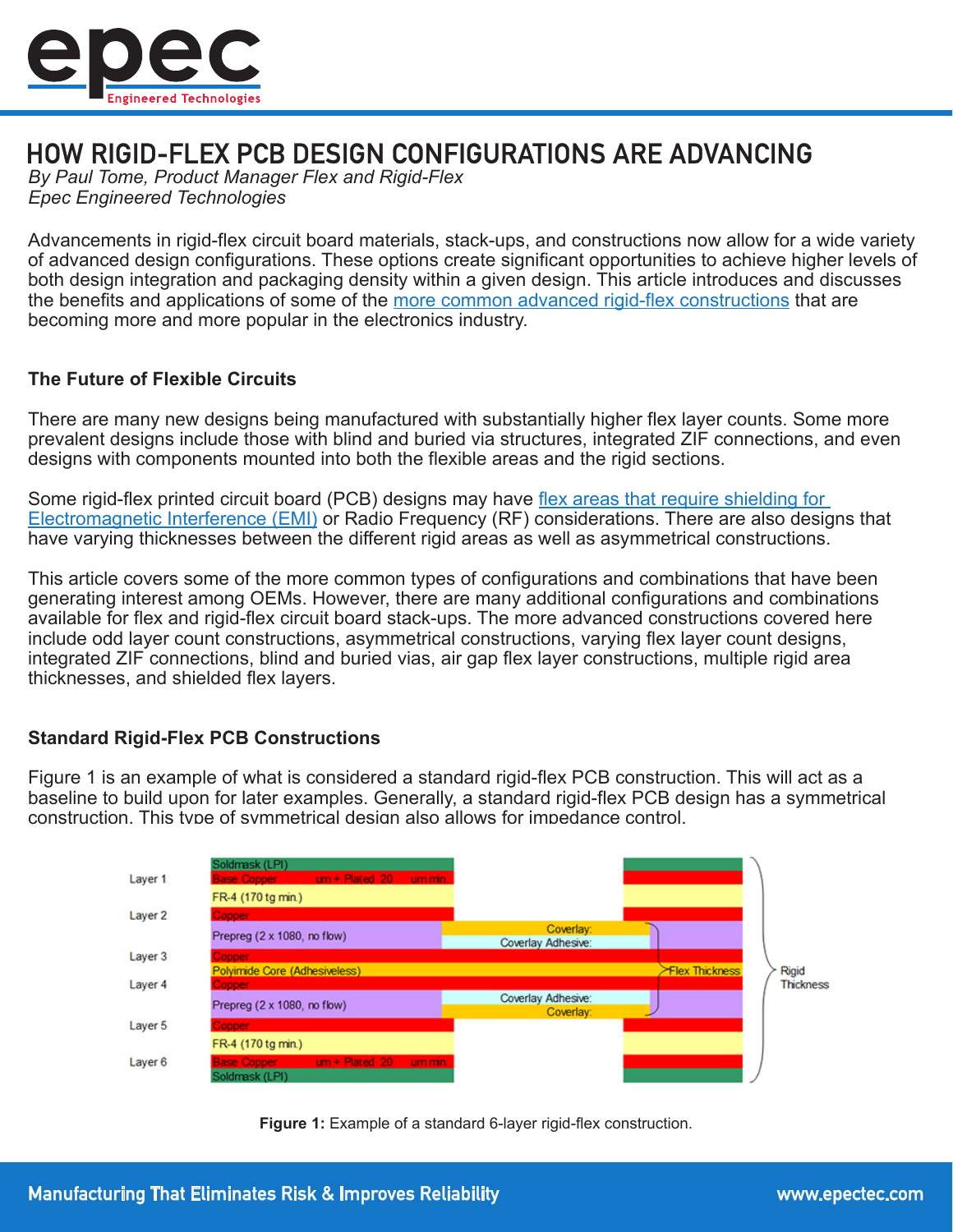

As shown in figure 1, the flex layers are in the center of the construction with even layer counts in both the rigid and the flex areas. In the two thicker areas, which are the rigid areas, there is an even layer count. In this example there are six layers but that can vary anywhere from four to sixteen layers or more. The key element in this design is that the flexible layers are located in the center of the construction.

# **Rigid-Flex PCB Constructions with Odd Layer Counts**

Figure 2 displays an example of an odd layer count construction. Most Engineers are familiar with rigid board design where even layer counts are a requirement. Although an odd layer count is a lesser known design, it is manufacturable and has its own set of benefits.



**Figure 2:** Example of an odd layer count rigid-flex construction.

Figure 2 shows a seven-layer rigid board with three flexible circuit layers. This odd layer construction is primarily used for designs that require two-sided shielding in the flex areas which is mostly driven by stripline impedance control. Some designs may have RF and EMI considerations. The ground / signal / ground construction is contained within the three layers of flex. It can also allow for a large number of interconnects between rigid sections.





The stack-up example illustrated in Figure 3 is more simplistic. This rigid-flex construction has been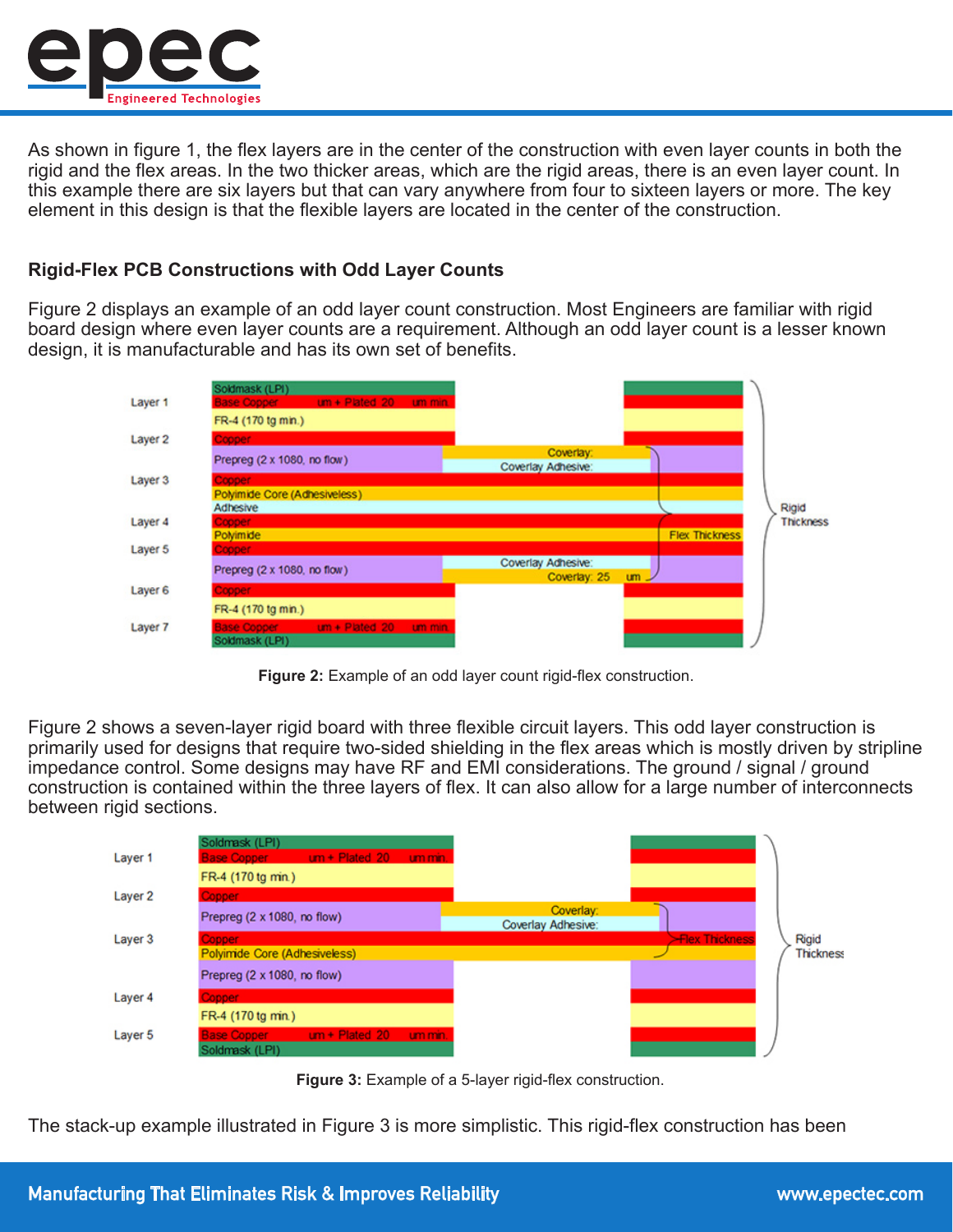

designed with five layers in the rigid area and only one layer of flex for part numbers that have a minimal number of rigid to rigid interconnects. It also provides a high degree of flexibility and reduces costs.

Odd layer counts constructions, as shown in the previous two examples, apply to both the flex and rigid areas and are independent of each other. You can have an even layer count on one side and an odd layer count on the other end; if the design requires it. The primary advantage is that it minimizes the flex area thickness which provides improved flexibility, increased mechanical bending capabilities, and as a result improved mechanical bend reliability.

Bend reliability and constructions are compliant with **IPC 2223C** which ensures that the parts have both short-term and long-term reliability. Lastly, to a certain degree, odd layer counts can help reduce the cost of the design by minimizing the total number of flex layers specifically required in the design.

## **Asymmetrical Rigid-Flex PCB Constructions**

The next rigid-flex PCB construction is asymmetrical designs. The applications for an asymmetrical construction are typically driven by some very complex impedance requirements where there are widely varying dielectric thickness requirements within the design. These can also be caused by blind via constructions where the asymmetrical design construction allows the blind via aspect ratio to be reduced which, in turn, improves the manufacturability and reliability of parts.

Given that it is an unbalanced build, there may be some warp and twist that occurs within the assembly array. This may require a hold down fixture to allow the assembly arrays to be transported through the assembly process.

Figure 4 is an example of an eight-layer rigid-flex PCB asymmetrical construction. The flex layers are no longer located in the center of the design, instead they are shifted down towards the bottom. This type of stack-up is in a still a manufacturable configuration. There are no major manufacturing concerns aside from some warp and twist that may be induced in the assembly array.



**Figure 4:** Example of an asymmetrical rigid-flex circuit board construction.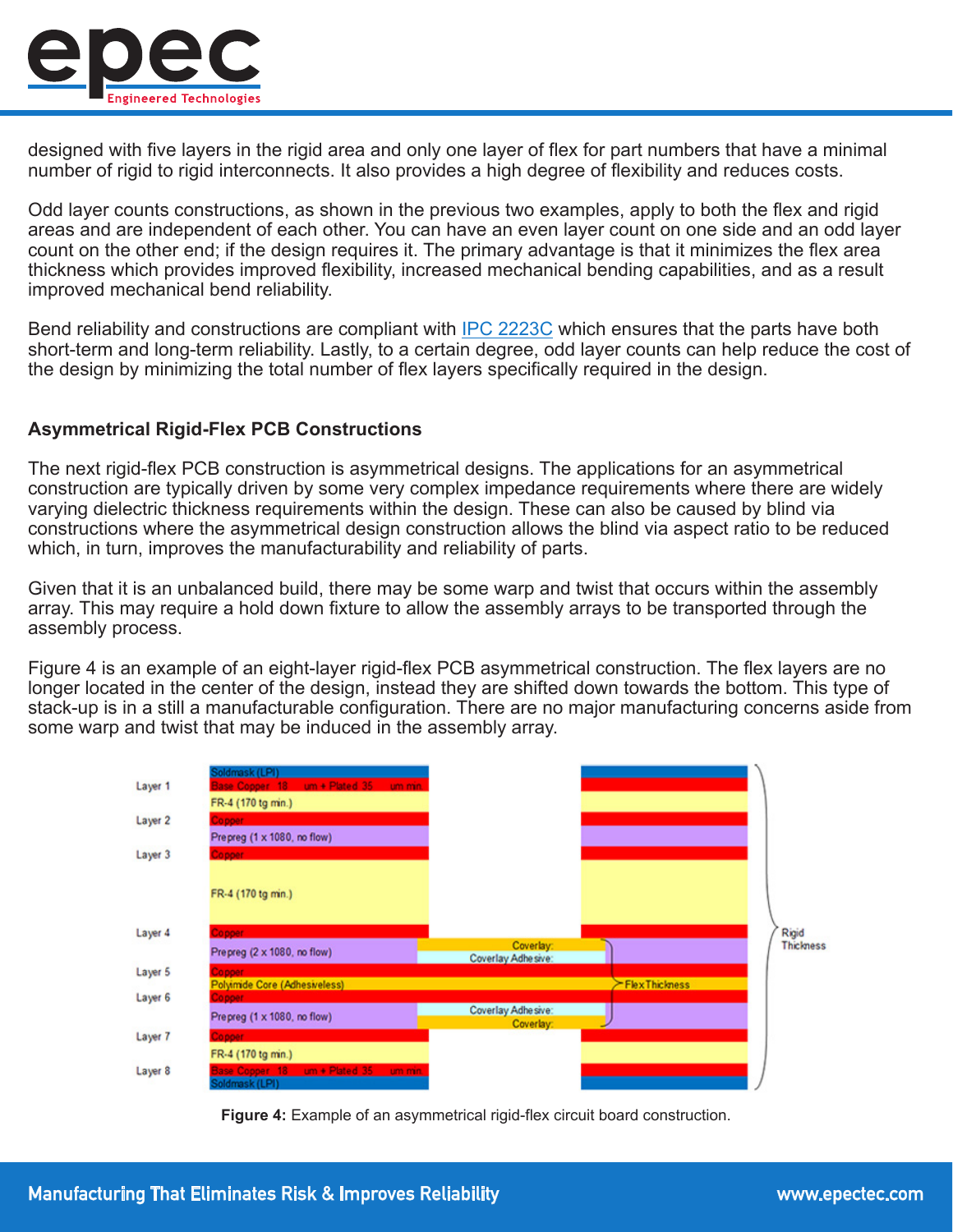

# **Varying Flex Layer Count**

Another type of construction that is seen on a regular basis is where the flex layer count varies between rigid sections. For example, if you had three rigid sections you might have three or four flex layers joining the first and second rigid sections, but only one or two layers joining the second to the third. There are a variety of configurations available for this type of construction, but it is recommended to utilize an air-gap flex layer construction with this type of design to best meet IPC 2223C design guidelines.

Figure 5 shows an example of varying flex layer count. The first and second rigid sections have four layers of flex between them but the second and third rigid layers have only two layers of flex. Layers 2 and 3 are flex and although they do extend into the rigid section for routing purposes, they do not transcend between the two sections.





The primary advantage of this is in the reduced flex section, given that the number of interconnects does not require additional layers, the reduction down to only [two flex layers significantly improves the bend](https://blog.epectec.com/flex-rigid-flex-bend-capabilities)  [capabilities](https://blog.epectec.com/flex-rigid-flex-bend-capabilities) of this type of construction.

## **Integrated ZIF Tail Constructions**

Another very common rigid-flex circuit board stack-up is the integration of a ZIF tail integrated into the rigid-flex. This, in turn, eliminates the need for the ZIF connector to be mounted onto the rigid board and eliminates the need to have a separate flex circuit. This type of construction reduces the real estate requirements in the rigid area. If the part is a high-density design (where real estate is at a premium) or if it is a very thin design where the height requirements of a ZIF could not be incorporated.

This type of construction also has an element of improved reliability through the elimination of a connector in the rigid section and its associated points of interconnect. There are a very wide variety of configurations available.

Figure 6 is an example of a very straightforward three-layer PCB integrated ZIF tail construction. The ZIF tail extends off to the right, this has the additional [polyimide stiffener required to achieve the specific thickness](https://blog.epectec.com/the-purpose-of-a-flex-circuit-stiffener) in the ZIF finger contact area that is required by the ZIF connector.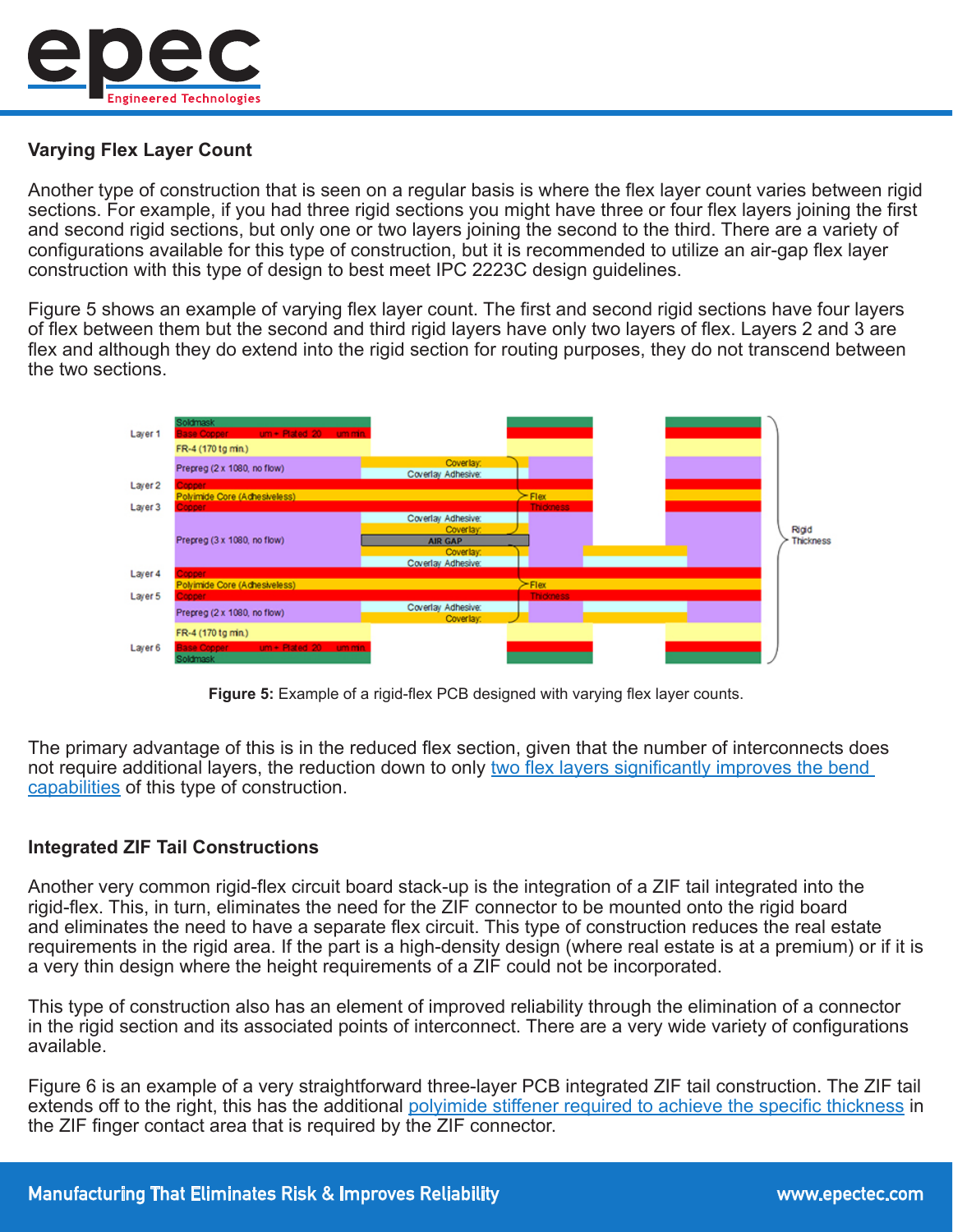





This configuration can also be combined with multiple layers of flex; two, three, or even four layers. Four layers would be the maximum practical limit as it can become difficult to meet the ZIF thickness requirement. It's most common to see one and two-layer flex configurations.

## **Rigid-Flex Circuits with Blind Vias & Buried Vias**

The next type of rigid-flex PCB construction utilizes [blind vias and buried vias.](http://www.epectec.com/pcb/plug-via-process.html) The applications are very similar to that of rigid circuit boards. It is typically driven by high-density BGA applications that require viain-pad. This type of construction may also necessitate an asymmetrical construction if the blind vias are required to have an interconnect to the flexible circuit layers.

The configurations may be limited by the number of sequential lamination cycles that the designs require. Multi-layer rigid-flex PCBs can only accommodate a limited number of lamination cycles before the dimensional tolerances of the materials and the manufacturing methods prevent the layers from being effectively registered to one another so there are some limitations. Just as in rigid PCBs, for via-in-pad applications, via fill and capping is available.



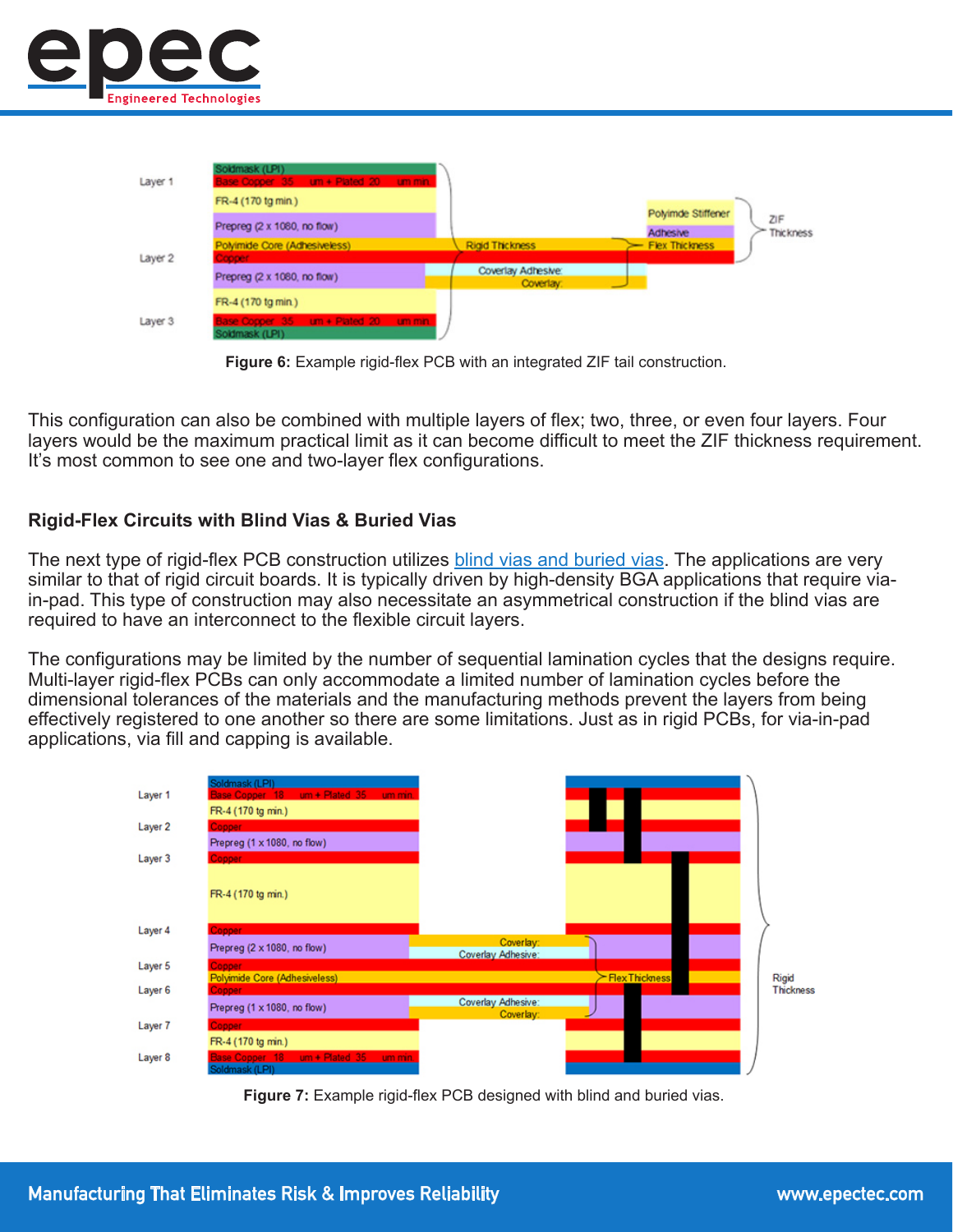

Figure 7 shows an example of a construction utilizing blind and buried vias. The blind and buried vias are shown in black in this stack up. There is a blind via that goes from the first to the second layers, a buried via from Layer 3 to Layer 7. Lastly, a blind via coming up from the bottom from Layer 8 to layer 7. This example is a symmetrical construction where the flex layers were centered in the material stack up.

#### **Flexible Circuit with Air Gap Constructions**

An air gap construction has the flex layers configured as separate independent pairs. One of the primary advantages is substantially improved flexibility of the flex section. This applies only to designs that have more than two layers of flex and is the preferred construction method for four or more flex layers due to the fact it allows the design to meet IPC 2223C guidelines. This type of construction results in no flexible adhesives present within the rigid areas which ensures the reliability of the via structure and provides the highest degree of reliability both at component assembly and long-term operation of the design.

| Layer 1            | Soldmask<br><b>Base Copper</b><br>$um + Plated 20$ um min.    |                                 |                       |                  |
|--------------------|---------------------------------------------------------------|---------------------------------|-----------------------|------------------|
|                    | FR-4 (170 tg min.)                                            |                                 |                       |                  |
|                    | Prepreg (2 x 1080, no flow)                                   | Coverlay:                       |                       |                  |
|                    |                                                               | Coverlay Adhesive:              |                       |                  |
| Layer 2            | Copper                                                        |                                 |                       |                  |
|                    | Polyimide Core (Adhesiveless)                                 |                                 |                       |                  |
| Layer 3            | Copper                                                        |                                 |                       |                  |
|                    | Prepreg (3 x 1080, no flow)                                   | Coverlay Adhesive:<br>Coverlay: |                       |                  |
|                    |                                                               | <b>AIR GAP</b>                  |                       |                  |
|                    |                                                               | Coverlay:                       |                       |                  |
|                    |                                                               | Coverlay Adhesive:              |                       |                  |
| Layer 4            | Copper                                                        |                                 |                       | Rigid            |
|                    | Polyimide Core (Adhesiveless)                                 |                                 | <b>Flex Thickness</b> | <b>Thickness</b> |
| Layer 5            | Copper                                                        |                                 |                       |                  |
|                    | Prepreg (3 x 1080, no flow)                                   | Coverlay Adhesive:              |                       |                  |
|                    |                                                               | Coverlay:                       |                       |                  |
|                    |                                                               | <b>AIR GAP</b>                  |                       |                  |
|                    |                                                               | Coverlay:                       |                       |                  |
|                    |                                                               | Coverlay Adhesive:              |                       |                  |
| Layer <sub>6</sub> | Copper                                                        |                                 |                       |                  |
|                    | Polyimide Core (Adhesiveless)<br>Copper                       |                                 |                       |                  |
| Layer 7            |                                                               | Coverlay Adhesive:              |                       |                  |
|                    | Prepreg (2 x 1080, no flow)                                   | Coverlay:                       |                       |                  |
|                    | FR-4 (170 tg min.)                                            |                                 |                       |                  |
| Layer 8            | <b>Base Copper</b><br>$um + Plated 20$<br>um min.<br>Soldmask |                                 |                       |                  |

**Figure 8:** Example rigid-flex PCB designed with an air gap structure in the flex regions.

Figure 8 shows six flex layers all configured with air gaps. Each flex pair has coverlay on both sides, then there is a small air gap. On the next pair, there is the same construction with two flex layer coverlays on both sides and so on, down to the third pair - this is considered a preferred configuration.

If this design was attempted with all six layers bonded together, it would not meet IPC 2223C. There would likely be some very significant via reliability issues and the flexibility of the flex section would be limited, almost to the point of not being functional.

#### **Multiple Rigid Area Thickness Construction**

Having a part with multiple rigid area thicknesses is a very complex type of construction. While they can be manufactured, it is strongly recommended, where possible, that you review alternative options with your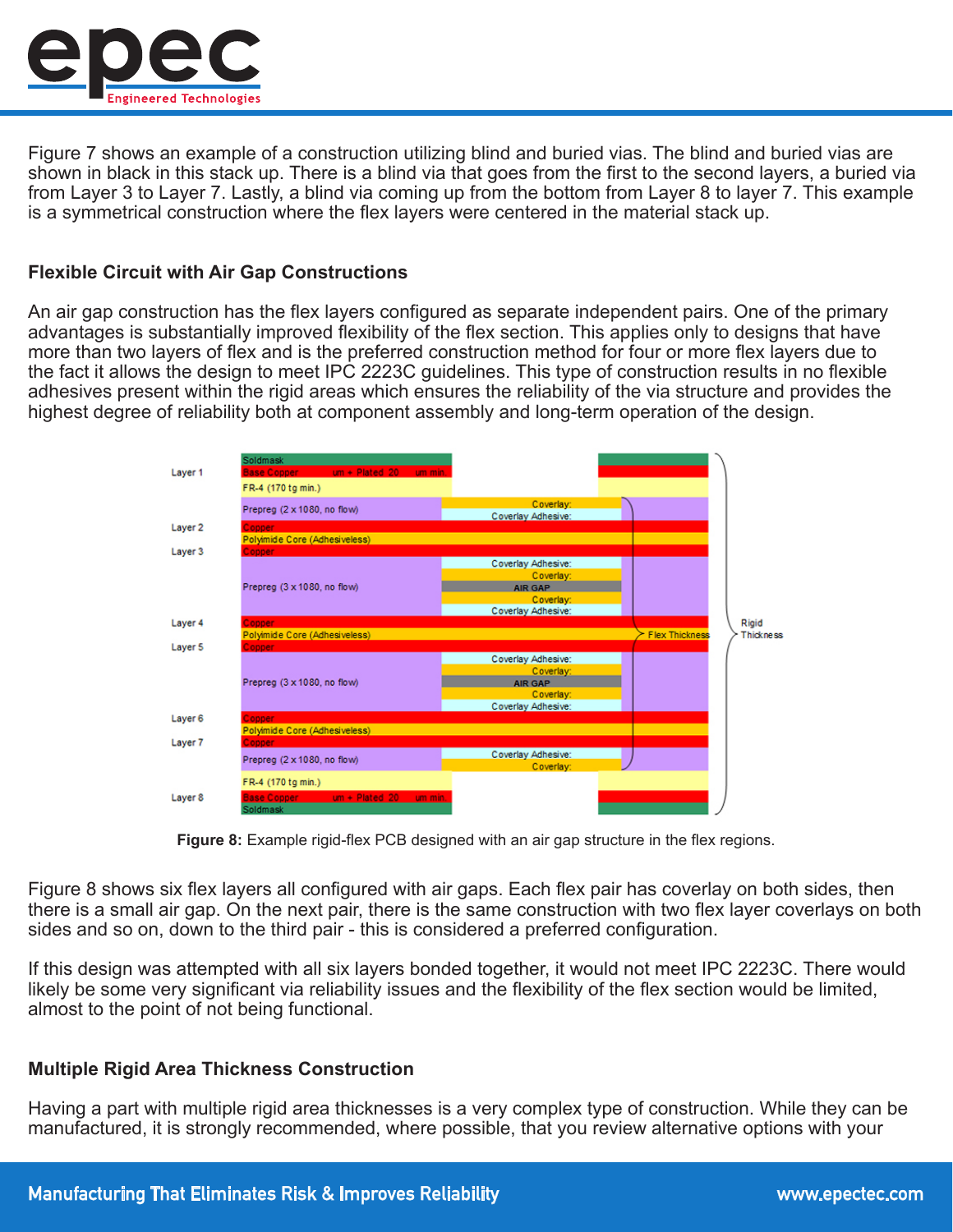

supplier. In this type of construction, you are practically limited to two rigid area thicknesses as a maximum. There may also be limitations as to what the rigid thicknesses can be due to the materials required for the construction. Ultimately, this is a costly type of stackup as it is analogous to manufacturing two boards to get one.



**Figure 9:** Example of multiple rigid area thickness construction.

Figure 9 shows an example where the left-side rigid section is substantially thicker than the right-side section. There are plated holes and vias in both sections (although they're not shown in the left-hand section).

The thinner section will have some limitations to its finished thickness as there must be a degree of commonality in the materials. The prepreg thicknesses need to be the same on the left side as on the right side. If there was an additional core on the right side, then it would have to be mirrored on the left side.

Ultimately, the part will first be manufactured as a four-layer construction. This would encompass layers two through five, run all the way through to the end of the manufacturing process (drilling, plating, surface finish, solder mask, electrical test, etc.) but would not include creating the outer profile. The design would then be taken virtually back to the beginning of the process where layers one and six would be added and then run all the way through the process again, after which the final outer profile would be added.

It is a very expensive process but there are some applications that demanded it. There are potential design alternatives that can still meet the design requirements and will likely be less costly.

## **Shielded Flex Layers Construction**

This last type of construction requires EMI or RF shielded flex sections. In this case rather than copper layers, it utilizes specialized films that were developed specifically for shielding of flex circuits. The more common brand names that we use are Tatsuta from Japan and APlus from China.

These films allow for very effective EMI and RF shielding without the added cost of copper layers and allow for the benefits of reduced cost and a thinner flex construction for improved flexibility.